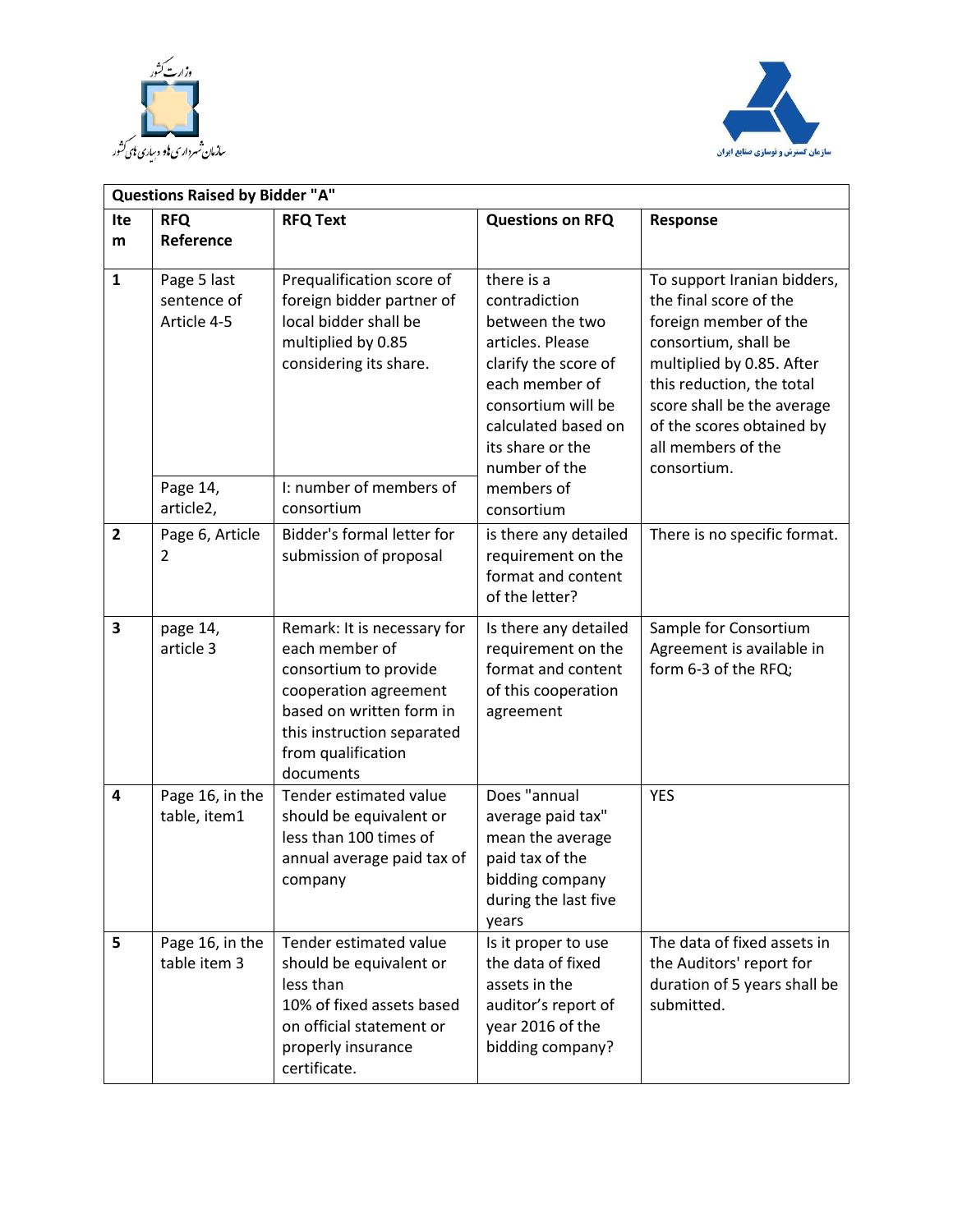



| 6              |                 | <b>Financial evaluation</b>     | the detailed                       | For Each member of the                           |
|----------------|-----------------|---------------------------------|------------------------------------|--------------------------------------------------|
|                | Page 16, in the |                                 |                                    |                                                  |
|                | table item 1 to |                                 | calculation of                     | consortium, shall be                             |
|                | item 4          |                                 | financial evaluation               | calculated separately;                           |
|                |                 |                                 | from item 1 to                     |                                                  |
|                |                 |                                 | item4, shall be                    |                                                  |
|                |                 |                                 | based on each                      |                                                  |
|                |                 |                                 | member of the                      |                                                  |
|                |                 |                                 | consortium not the                 |                                                  |
|                |                 |                                 | whole consortium.                  |                                                  |
|                |                 |                                 | Right?                             |                                                  |
| $\overline{7}$ | Page 18         | ai: coefficient of              | Please specifically                | "Related" means contracts                        |
|                |                 | mentioned contract              | define "similar to"                | for supply of cargo,                             |
|                |                 | if it is similar to tender      | and "related to". For              | passenger, high speed                            |
|                |                 | subject $=1$                    | example, if the                    | trains,  and "similar"                           |
|                |                 | if it is related to tender      | subject of the                     | refers to contracts for                          |
|                |                 | subject $=0.75$                 | project is metro cars              | supply of Metro Cars(MRT                         |
|                |                 |                                 | but not with                       | or LRT).                                         |
|                |                 |                                 | 2600mm of car                      |                                                  |
|                |                 |                                 | width or 7 cars                    |                                                  |
|                |                 |                                 | configuration, is this             |                                                  |
|                |                 |                                 | case a similar one?                |                                                  |
|                |                 |                                 | For another                        |                                                  |
|                |                 |                                 | example, if the                    |                                                  |
|                |                 |                                 | subject of the                     |                                                  |
|                |                 |                                 | project is railway                 |                                                  |
|                |                 |                                 | coaches and                        |                                                  |
|                |                 |                                 | locomotives, is this               |                                                  |
|                |                 |                                 | case a related one?                |                                                  |
|                |                 | bi: coefficient of status of    | Please specifically                | "Finish" means end of                            |
|                |                 | mentioned contract              | define "finished" for              | construction and                                 |
|                |                 | if it is finished=1             | example if all goods               | temporary delivery to the                        |
|                |                 |                                 | under a project have               | employer.                                        |
|                |                 |                                 | already running on                 |                                                  |
|                |                 |                                 |                                    |                                                  |
|                |                 |                                 | line operation, is it<br>finished? |                                                  |
| 8              | Page 20         | similar, not similar,           | Please specifically                | Refer to the response to                         |
|                |                 |                                 | define "similar",                  |                                                  |
|                |                 | finished, positive<br>documents | "not similar",                     | question No.7; "non-<br>similar" means "related" |
|                |                 |                                 |                                    |                                                  |
|                |                 |                                 | "finished", "positive              | and for "finish" refer to                        |
|                |                 |                                 | documents"                         | response to question                             |
|                |                 |                                 |                                    | No.7."Positive documents"                        |
|                |                 |                                 |                                    | means "supporting                                |
|                |                 |                                 |                                    | documents"                                       |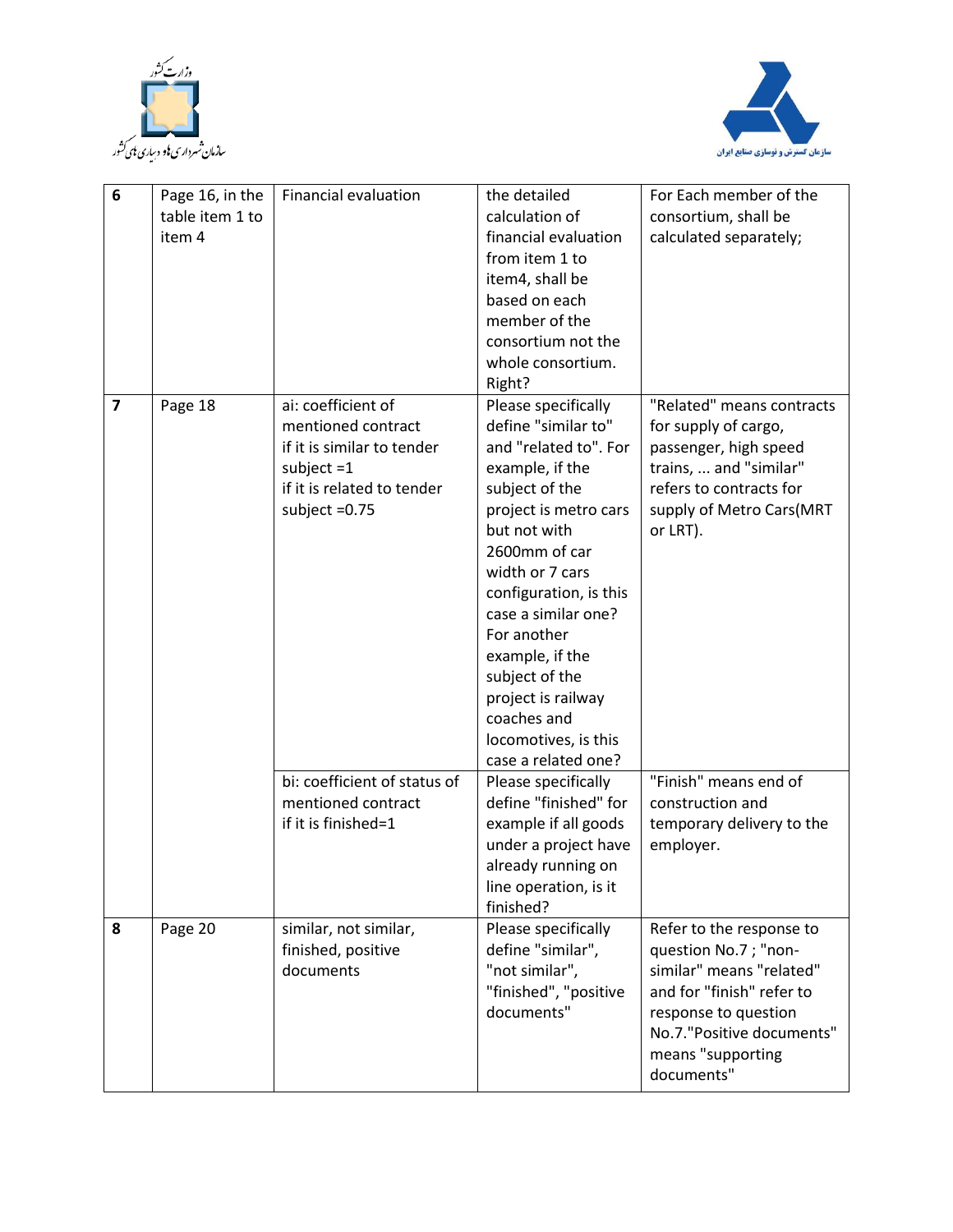



| $\mathbf{9}$ | The table in<br>Page 16    | <b>Evaluation score</b>                                                                                                                                                  | Who shall fill in this<br>Evaluation score?                                                                                   | These are evaluation<br>tables. Obviously, these<br>tables shall be completed<br>by the tender holder based                                                             |
|--------------|----------------------------|--------------------------------------------------------------------------------------------------------------------------------------------------------------------------|-------------------------------------------------------------------------------------------------------------------------------|-------------------------------------------------------------------------------------------------------------------------------------------------------------------------|
|              | The table in<br>Page 21    | evaluation points                                                                                                                                                        | Who shall fill in this<br>Evaluation point?                                                                                   | on received information.<br>These tables are for<br>bidders information.                                                                                                |
| 10           | Page 22                    | <b>Standard list</b>                                                                                                                                                     | Please provide this<br>standard list                                                                                          | In RFQ step, the bidders<br>shall present their                                                                                                                         |
|              | Page 12                    | related approved standard<br>by Tender Holder                                                                                                                            | Please provide the<br>standards                                                                                               | standards of design,<br>production and<br>commissioning which will<br>be used for evaluation<br>based on table No.5 page<br>22;                                         |
| 11           | Page 8                     | All documents presented<br>by Bidders (local or<br>foreign) in submitted<br>envelopes shall contain<br>one original version (CD<br>and hard copy) and two<br>hard copies | one original version<br>(soft) is CD?                                                                                         | Please refer to item 8 page<br>8                                                                                                                                        |
| 12           | Page 13-14,<br>article 1&2 | Minimum acceptable<br>score and overall score<br>calculation(Weighted<br>Average)                                                                                        | Minimum score of<br>foreign bidder in a<br>consortium shall<br>equal to 60 before<br>multiply 0.85 or<br>after multiply 0.85? | The score of the foreign<br>member shall be more<br>than 60 after reduction by<br>0.85 coefficient. The score<br>shall be calculated based<br>on item 2 page 14 of RFQ. |
| 13           | Page 18, in the<br>table   | Maximum up to tender<br>value and 4 cases.<br>Considering effective<br>parameters                                                                                        | What is maximum<br>up to tender value?                                                                                        | The basis of calculation<br>shall be the estimated<br>tender value; maximum 4<br>contracts can be<br>presented.                                                         |
| 14           | Page 21<br>Article4        | <b>Previous Customers</b><br>Evaluation and<br>Reputability                                                                                                              | Is this article the<br>same as form 5-3? If<br>not, please define<br>the difference<br>between them.                          | Form 5-3 shall be filled by<br>previous customers. these<br>forms shall be used for<br>evaluation based on item 4<br>page 21;                                           |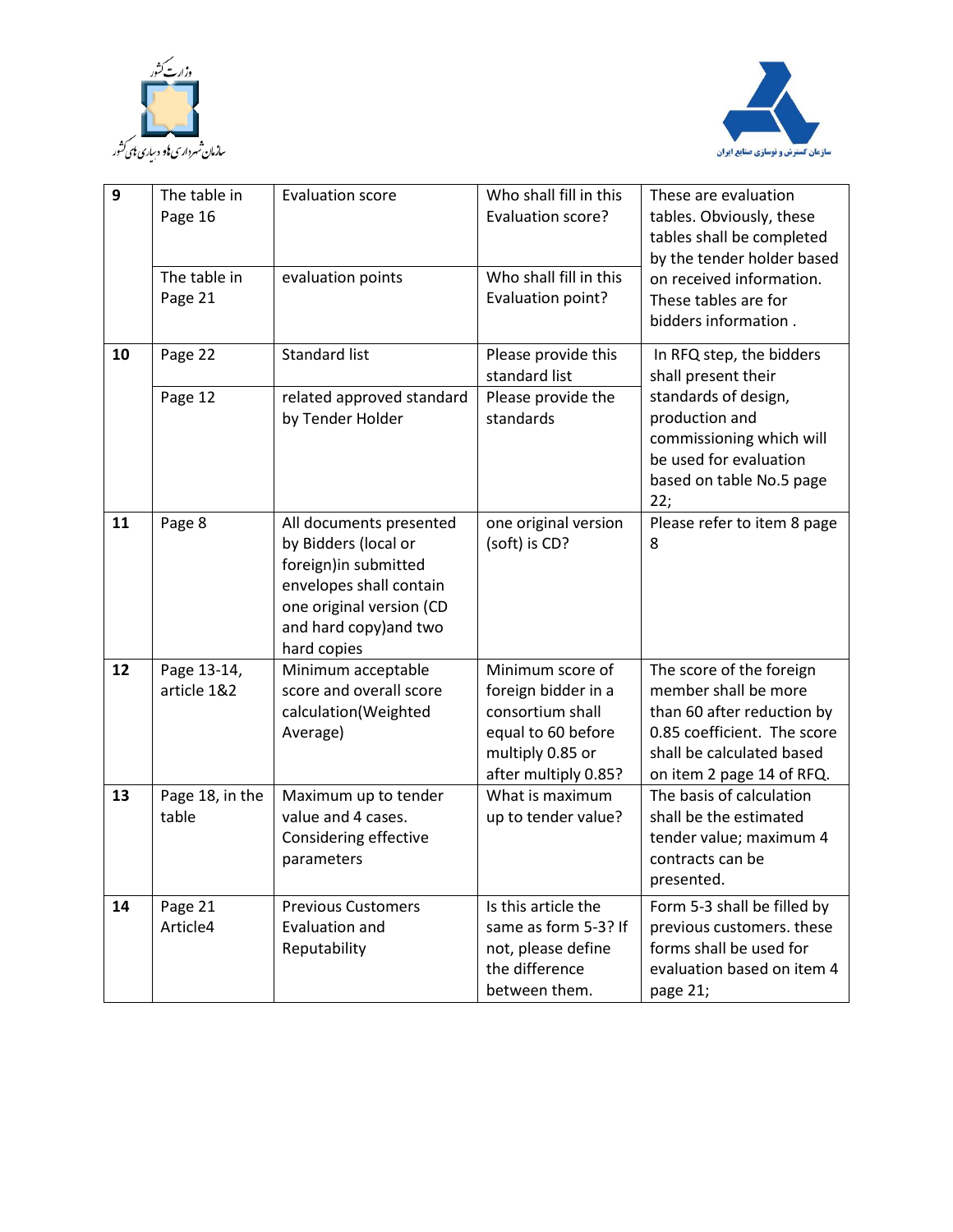



| 15 | Page 22        | These standards include     | Please specifically   | Required standards shall    |
|----|----------------|-----------------------------|-----------------------|-----------------------------|
|    | article5       | Quality Standards,          | define Design,        | be presented in RFP step.   |
|    |                | manufacturing,              | Quality standards,    | in RFQ step, the bidders    |
|    |                | installation and operation  | manufacturing,        | shall present their         |
|    |                | standards.                  | installation          | standards which shall be    |
|    |                |                             | standards             | used for evaluation based   |
|    |                |                             |                       | on table of item 5 page 22; |
|    | Page 22 in the | For each valid              | What is valid         | Iranian National standards  |
|    | table          | international and national  | international and     | and valid international     |
|    |                | standard                    | national standard?    | standards are required.     |
| 16 | Page 24 item2  | <b>Product Guarantee</b>    | About those items, if | Guarantee, shipment, after  |
|    |                | method                      | we can provide you    | sales services, FAT and SAT |
|    |                |                             | the related           | shall be presented for the  |
|    |                |                             | handbooks and         | subject of this tender. The |
|    |                |                             | documents             | bidders shall present their |
|    | Page 24        | After Sale Services in Iran | If we can provide     | specific plan for this      |
|    | item3&4        | (Warranty)                  | you the related       | tender.                     |
|    |                | <b>Shipment Method</b>      | articles and contents |                             |
|    |                |                             | in our previous       |                             |
|    |                |                             | project.              |                             |
|    | Page 24 item5  | FAT and SAT                 | If we can provide     |                             |
|    |                |                             | you related           |                             |
|    |                |                             | documents in our      |                             |
|    |                |                             | previous project      |                             |
| 17 | Page 26 item2  | Attendance in related       | 1. This item is refer | This requirement shall be   |
|    |                | international scientific    | to company or staff?  | for the company and the     |
|    |                | committee for each          | 2. is this item the   | key personnel. Forms 5-4,   |
|    |                | certificate (3 points)      | same as form5-2? If   | 5-5 and 5-6 shall be filled |
|    |                |                             | not, please define    | and submitted for           |
|    |                |                             | the difference        | evaluation.                 |
|    |                |                             | between them.         |                             |
|    | Page 26 item3  | Value engineering           | Please specifically   | This certificate can be     |
|    |                | certificate                 | define value          | approved certificate from   |
|    |                |                             | engineering           | previous customers          |
|    |                |                             | certificate           | showing the bidder have     |
|    |                |                             |                       | performed value             |
|    |                |                             |                       | engineering in the project  |
|    |                |                             |                       | or the certificate of value |
|    |                |                             |                       | engineering training for    |
|    |                |                             |                       | key personnel.              |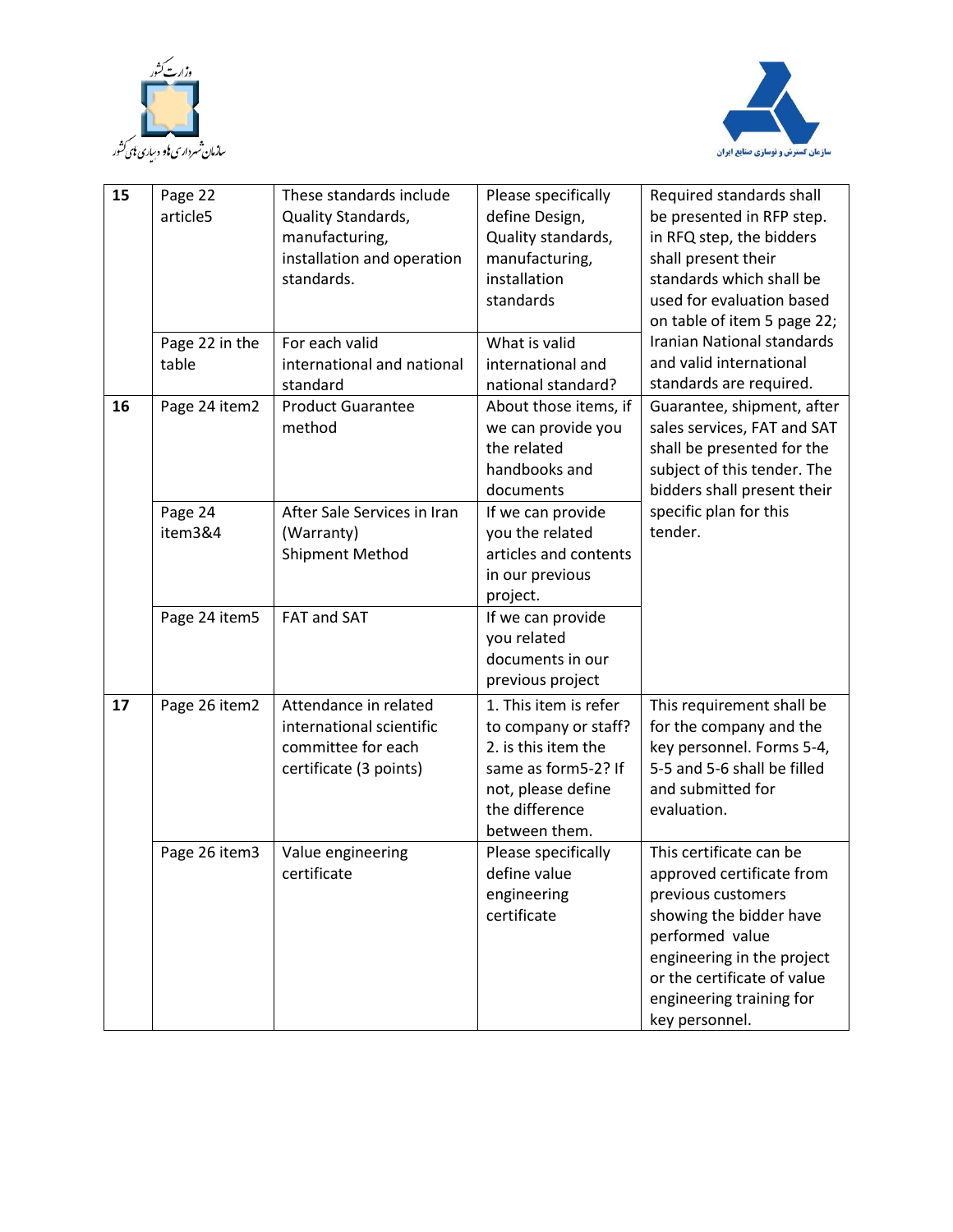



|    | Page 26 item6         | Participation in<br>international tenders and<br>projects. For each<br>presented document of<br>participation in<br>international tenders 5<br>points | is this item the same<br>as form 5-6? If not,<br>please define the<br>difference between<br>them.                                                                                                                       | the form 5-6 shall be filled<br>and submitted by the<br>bidders. The form will be<br>evaluated based on the<br>row 6 of table in section 9<br>page 26. in this table, the<br>column evaluation score<br>shall also be self-declared<br>by the bidder. |
|----|-----------------------|-------------------------------------------------------------------------------------------------------------------------------------------------------|-------------------------------------------------------------------------------------------------------------------------------------------------------------------------------------------------------------------------|-------------------------------------------------------------------------------------------------------------------------------------------------------------------------------------------------------------------------------------------------------|
| 18 | Page 26 Article<br>10 | <b>Staff capabilities</b>                                                                                                                             | is this item the same<br>as form 5-4? If not,<br>please define the<br>difference between<br>them.                                                                                                                       | table in page 27, present<br>the evaluation criteria. the<br>bidder shall fill and submit<br>the form 5-4 for<br>evaluation. For table in<br>page27, the column<br>evaluation score shall also<br>be self-declared by the<br>bidder.                  |
| 19 | Page 18 Article<br>2  | Experience and knowledge<br>in field of Tender subject                                                                                                | is this item the same<br>as form 5-1? If not,<br>please define the<br>difference between<br>them.                                                                                                                       | The table in page 18,<br>present the evaluation<br>criteria. the bidder shall fill<br>and submit the form 5-1<br>for evaluation                                                                                                                       |
| 20 |                       | All letters related to the<br>client                                                                                                                  | Because X is OUR<br>subcontractor in<br>Iran, is there any<br>problem to provide<br>the same<br>performance? And is<br>it necessary to<br>provide the<br>performance<br>coefficients<br>separately from the<br>clients? | Only for the letters issued<br>for the consortium of X<br>and YOU, the letters will be<br>accepted.                                                                                                                                                   |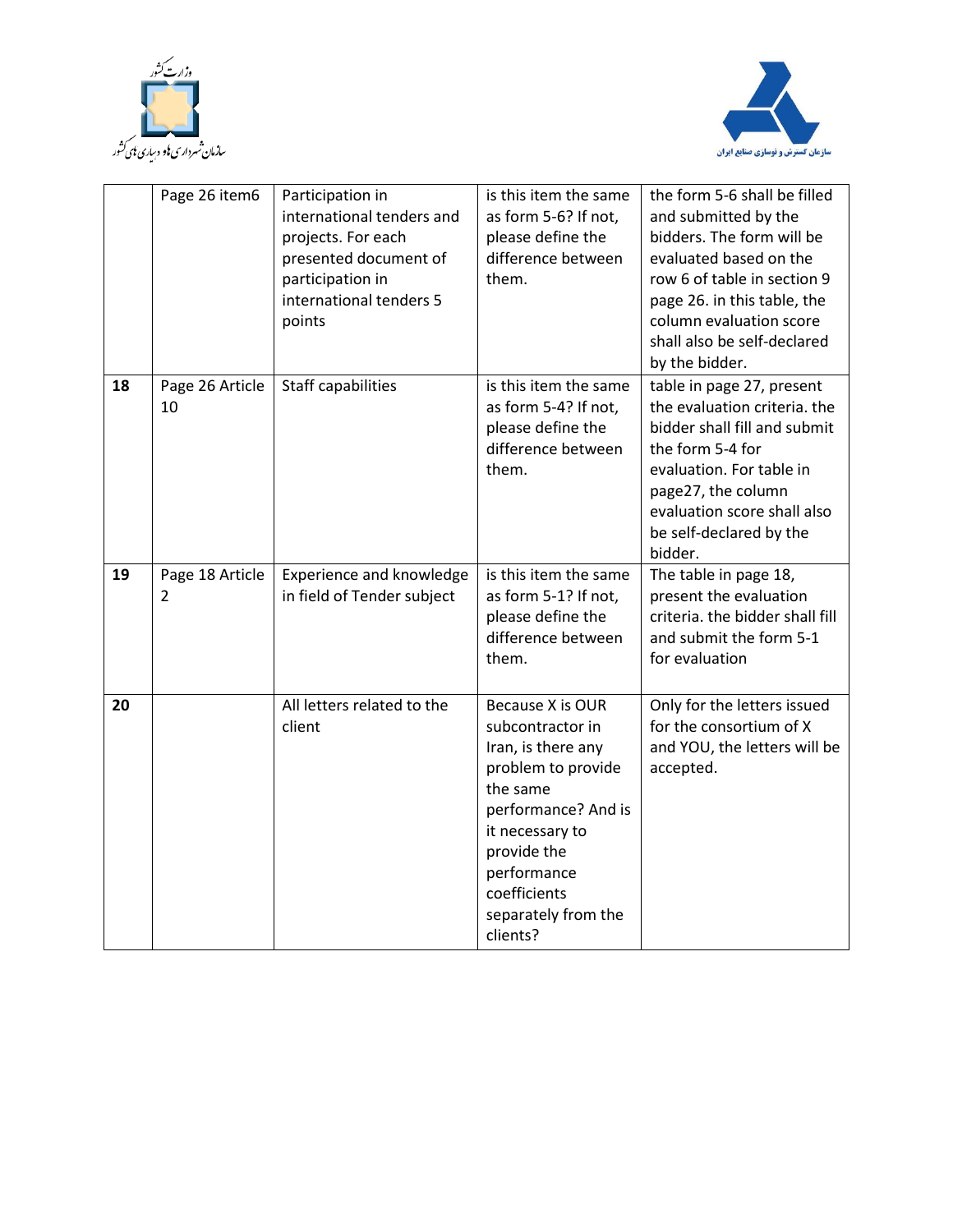



| <b>Questions Raised by Bidder "B"</b> |                                                         |                                                                                                                                                                                                                                                                                                                                                                                                                                                                                                                       |                                                                                                                                                                                                                                                                                                      |  |
|---------------------------------------|---------------------------------------------------------|-----------------------------------------------------------------------------------------------------------------------------------------------------------------------------------------------------------------------------------------------------------------------------------------------------------------------------------------------------------------------------------------------------------------------------------------------------------------------------------------------------------------------|------------------------------------------------------------------------------------------------------------------------------------------------------------------------------------------------------------------------------------------------------------------------------------------------------|--|
| ite<br>m                              | <b>Subject</b>                                          | Question                                                                                                                                                                                                                                                                                                                                                                                                                                                                                                              | Response                                                                                                                                                                                                                                                                                             |  |
| 21                                    | Financial<br>Evaluation                                 | we plan to submit our<br>official yearly accounts and<br>reports. Do they need to be<br>legalized too? They are<br>already official and signed by<br>Chartered accountants.                                                                                                                                                                                                                                                                                                                                           | Regarding the financial documents, based on<br>article C of section4, for financial evaluation of<br>the bidders, the documents shall be approved<br>by the I.R. of Iran consulate in the country of<br>the bidder.                                                                                  |  |
| 22                                    | Previous<br>Customers<br>Evaluation and<br>Reputability | We are able to supply<br>Certificates of satisfaction<br>and completion of OUR<br><b>COMPANY</b> contractual<br>commitments. They cover all<br>the sections of your<br>assessment grid. We will not<br>be able to supply a specific<br>note for each parameter.<br>Product/quality<br>performance in<br>operation/support<br>services/timely fulfillment of<br>obligations.<br>Please confirm that<br>certificates of satisfactions<br>from international reputable<br>clients will be enough for<br>your assessment. | Noticing the table 4 of page 21 the evaluation<br>method, the bidders shall present the form 5-<br>3(page 32 of the RFQ) filled in by their previous<br>customers. Obviously, these forms shall be in<br>accordance to contracts reported by the bidder<br>for the evaluation criterion No.2 page18. |  |
| 23                                    | Production<br>standards                                 | What do you mean by<br>Commissioning standards                                                                                                                                                                                                                                                                                                                                                                                                                                                                        | The meaning by Commissioning standards are<br>test procedures necessary to be done after<br>delivery of metro cars in site, train<br>integration, for safe train movement.                                                                                                                           |  |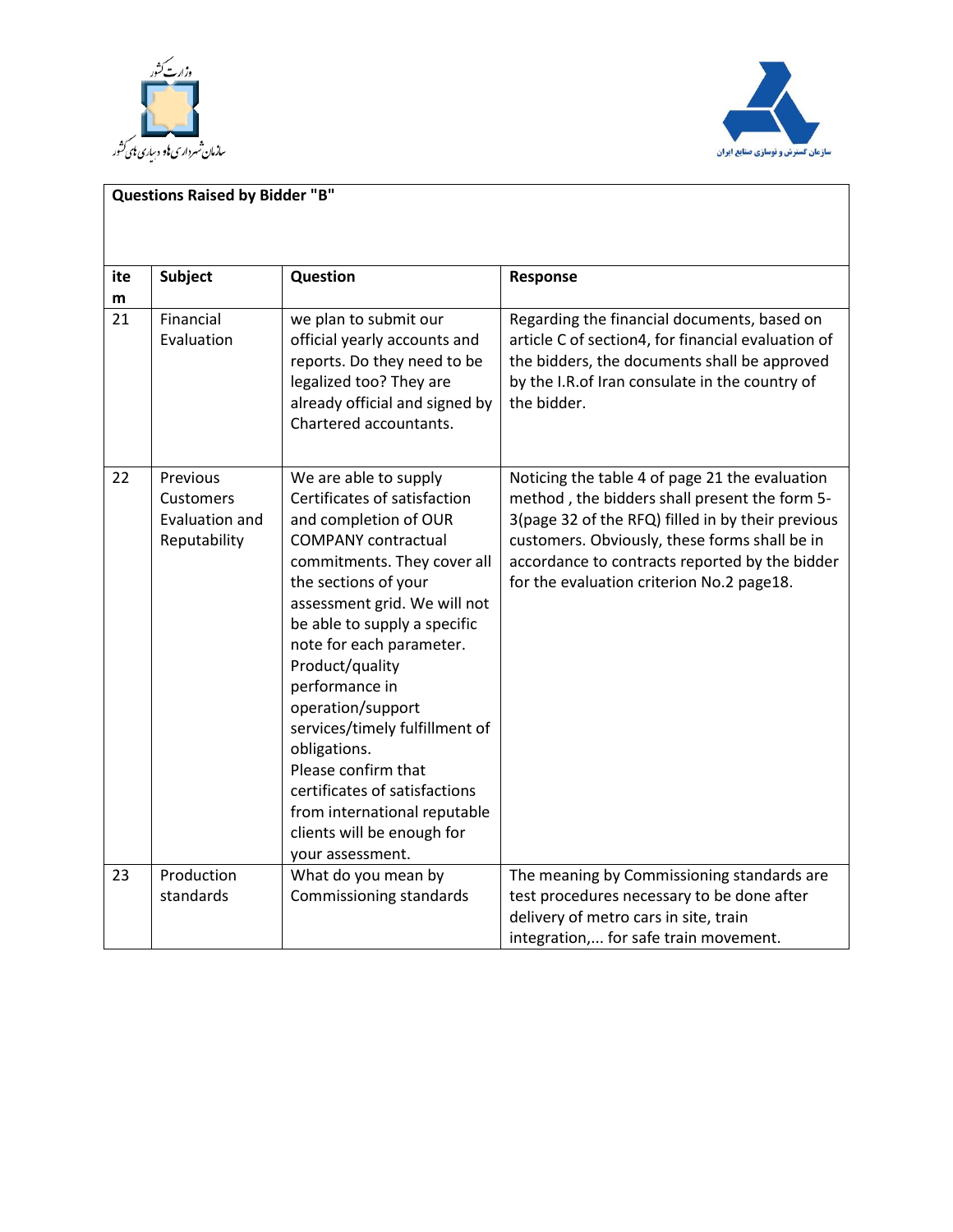



| 24 | Project<br>Management<br>Capabilities | OUR COMPANY is a project<br>company and is member of<br>international bodies like,<br>UITP, UIC,The requested<br>"International project<br>management certificate of<br>key staff" is not so clear.<br>Would it be enough to<br>mention the list of projects<br>(all categories) that our<br>Company has handled in the<br>last 5 years? | Membership in international organizations like<br>UIC and UITP shall be evaluated separately in<br>row 2 table 9. The bidder shall fill in then<br>submit form 5-5 of the RFQ.<br>For key staff, based on row 1 of table 9 of<br>evaluation, international project management<br>certificate (like certificates from PMI or Prince<br>institutes) for 2 persons is necessary for score<br>completing (form No. 5-4 page 33 of RFQ shall<br>be completed). |
|----|---------------------------------------|------------------------------------------------------------------------------------------------------------------------------------------------------------------------------------------------------------------------------------------------------------------------------------------------------------------------------------------|-----------------------------------------------------------------------------------------------------------------------------------------------------------------------------------------------------------------------------------------------------------------------------------------------------------------------------------------------------------------------------------------------------------------------------------------------------------|
| 25 | <b>Staff</b><br>Capabilities          | OUR COMPANY is a X0000<br>employee company active<br>worldwide on all kinds of<br>design, R&D, construction<br>and project activities. We<br>will do our best to indicate<br>the spread of our technical<br>staff                                                                                                                        | Evaluation of capabilities shall be evaluated<br>based on presented documents and evaluation<br>criteria presented in table 10 and 11.                                                                                                                                                                                                                                                                                                                    |

| <b>Questions Raised by Bidder "C"</b> |                                                                                                                                                                                                                                                                                                                                                                                                                                                                          |                                                                                                                                                                                                                                                                                                                                                                                                                                                                                                                              |  |  |
|---------------------------------------|--------------------------------------------------------------------------------------------------------------------------------------------------------------------------------------------------------------------------------------------------------------------------------------------------------------------------------------------------------------------------------------------------------------------------------------------------------------------------|------------------------------------------------------------------------------------------------------------------------------------------------------------------------------------------------------------------------------------------------------------------------------------------------------------------------------------------------------------------------------------------------------------------------------------------------------------------------------------------------------------------------------|--|--|
| <b>Item</b>                           | Question                                                                                                                                                                                                                                                                                                                                                                                                                                                                 | Response                                                                                                                                                                                                                                                                                                                                                                                                                                                                                                                     |  |  |
| 26                                    | With reference to the Request for<br>Qualification, for the supply of 630 units<br>of Metro Cars for Tehran Metro Lines, we<br>kindly ask for clarification concerning<br>section 5-production standards page 22<br>of 41; The text refers to a section<br>"Identification of Prequalification<br>Documents" which can not be found in<br>the Request for Qualification document.<br>Please provide this section. Please clarify<br>what kind of documents are requested | "Identification of Pre-Qualification Documents" is in<br>fact, the section 2 of the RFQ, Identification report.<br>in this section, some general regulations are listed.<br>Detailed list of standards will be presented in RFP<br>step by the Tender Holder.<br>In Prequalification step, the bidders shall present<br>their standards for quality control and quality<br>assurance, production and commissioning. These<br>standards shall be used for evaluation of bidders<br>based on the evaluation table in section5; |  |  |